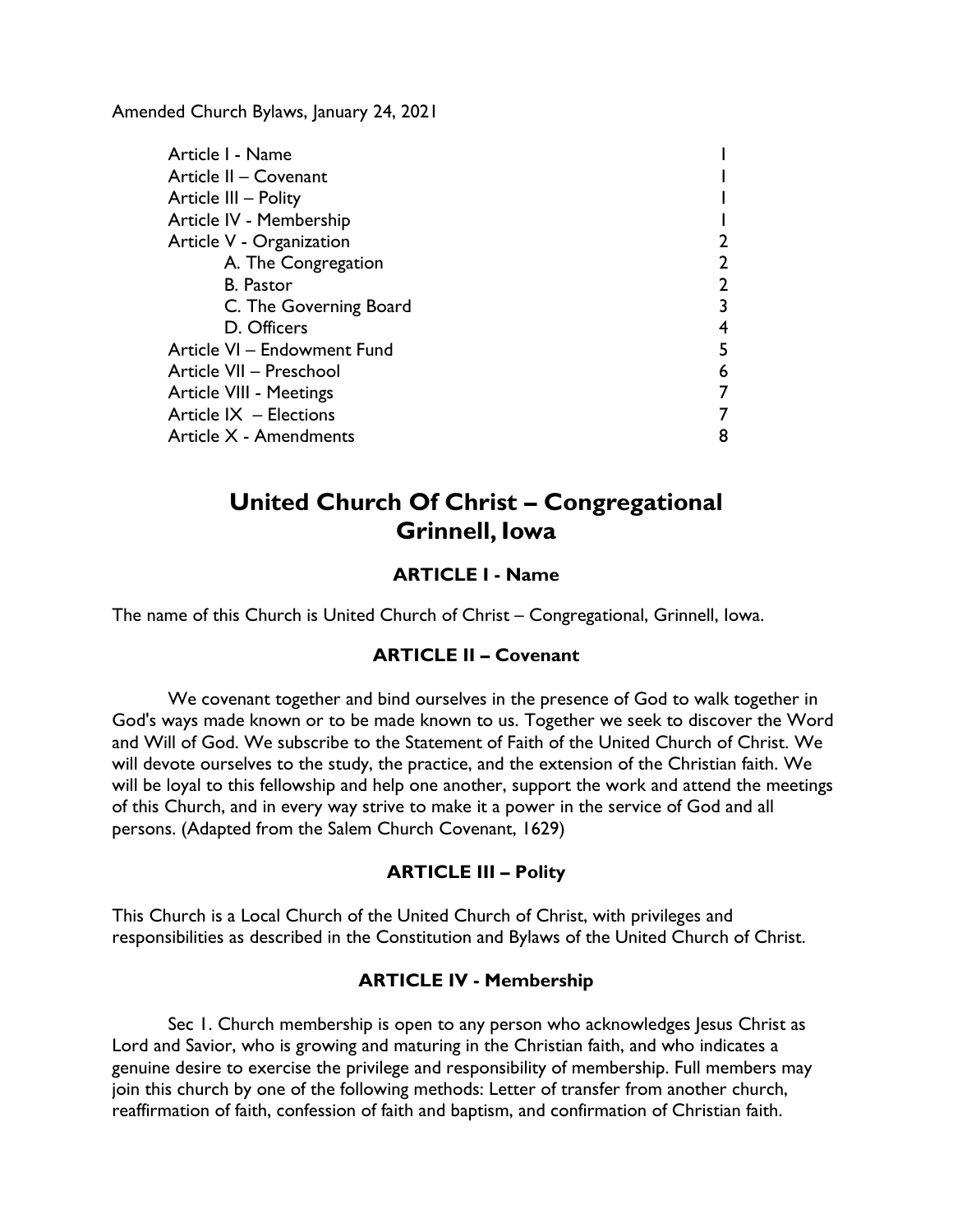Sec 2. Persons who have cause to retain membership in churches in other communities may be accepted as associate members for the duration of their residence in Grinnell. Associate members may vote at meetings of the Congregation, serve on the Governing Board, and exercise all other rights and responsibilities of membership, but are not counted in our annual report to the denomination,

Sec 3. Both full and associate members will normally make a public commitment to the Church through the Reception of New Members liturgy.

### **ARTICLE V - Organization**

### <span id="page-1-1"></span><span id="page-1-0"></span>**A. The Congregation**

Members of this Church, desiring divine guidance and working to reconcile differences, together make up the Church in its witness and its mission. The government of the Church is vested in its members, gathered as the Congregation. To make the life of the Church effective and visible, the Congregation delegates governance authority to the elected Governing Board and management authority to the Pastor. To ensure wide participation in congregational decision-making and ministry work, the Governing Board appoints committees and task forces and the Pastor appoints staff members, volunteer leaders, and ministry teams.

### <span id="page-1-2"></span>**B. Pastor**

Sec 1. The Pastor serves as the spiritual leader of the Church, as its executive director, and as the primary leader of its spiritual, programmatic, and administrative work. The Pastor is a nonvoting member of the Governing Board and all committees and task forces, and the supervisor of all paid staff. In partnership with the Governing Board, the Pastor formulates goals for the Church and ensures compliance with Governing Board policies.

### **Sec 2.** Call of the Pastor.

**(a)** When a pastoral vacancy occurs, the Governing Board must call a congregational meeting to elect a Pastoral Search Committee of 7 to 9 members. Nominations for the Pastoral Search Committee may be made by the Governing Board or, with the nominee's consent, from the floor.

**(b)** The Pastor is chosen and called according to the principles set forth in the *Manual on the Ministry—United Church of Christ* in its latest edition. When the Pastoral Search Committee has selected a candidate and reviewed its decision with the Governing Board, the selected candidate will be invited to preach in the Church and meet its members. There will be a Special Meeting of the Congregation to act upon a call to the Pastorate. The Governing Board must approve financial aspects prior to the call.

Sec 3. Termination of Pastorate. (a) Resignation. When a Pastor resigns, the Congregation will act upon such resignation at an Annual or Special Meeting. (b) Dismissal. A Pastor may only be dismissed by a majority vote at a Special Meeting of the Congregation. Prior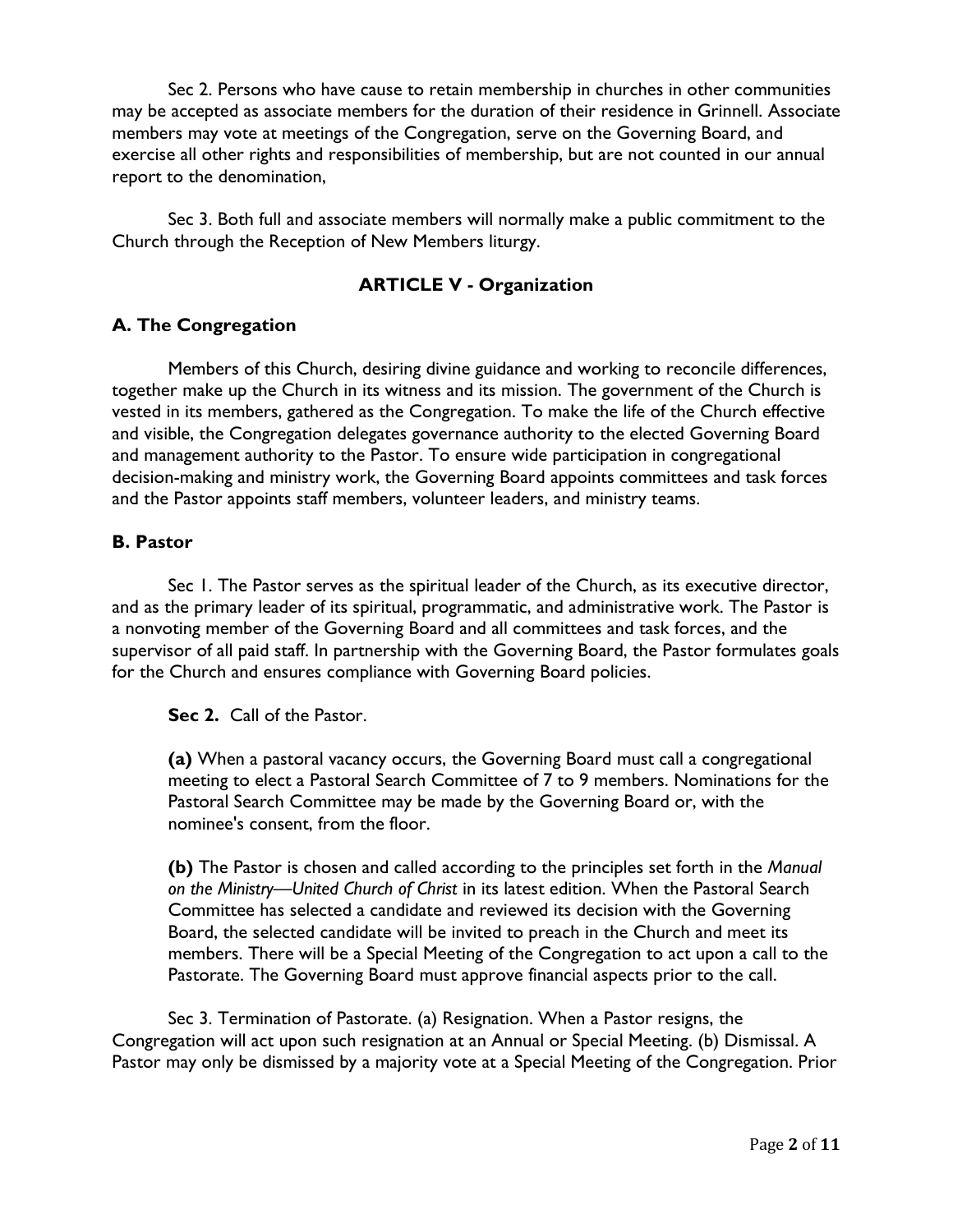to calling such a meeting, the Governing Board must seek counsel from appropriate agencies of the United Church of Christ.

Sec 4. When the Church establishes a new Associate or Assistant Pastor position, or a vacancy occurs in an established position, the Governing Board and Pastor will jointly appoint a search committee to consider applicants and recommend a candidate. Upon nomination by the Pastor and endorsement by the Governing Board, the candidate may be called by the Congregation.

Sec 5. In the event of a temporary vacancy in the role of Pastor, the Governing Board may arrange for interim ministry, pulpit supply, or pastoral ministry as needed.

#### <span id="page-2-0"></span>**C. The Governing Board**

**Sec 1.** The Governing Board has responsibility for facilitating congregational discernment about mission and vision, establishing strategic plans and goals, and working in partnership with the Pastor to ensure that Church resources are properly and effectively used for the fulfillment of its mission.

**Sec 2.** Members of the Governing Board are the Moderator as chairperson, Moderator-elect, Past Moderator, Treasurer, Clerk, and two Members at Large. The Pastor serves as a nonvoting, ex-officio member.

**Sec 3**. The Governing Board adopts policies to delegate authority, establish guidance and limitations, and provide for oversight of the work of the Church.

Sec 4. The Governing Board must annually present an operating budget for approval by the Congregation. Any deviation of more than 10% above the overall budgeted spending level for the year must be submitted to the Congregation for approval.

Sec 5. The Governing Board must meet at least nine times a year. Meetings may be called by the Moderator, the Pastor, or any three Governing Board members.

Sec 6. The Governing Board may appoint committees or task forces to advise and assist it in goal-setting, policy-making, and oversight, but not to manage or supervise Church staff or ministry teams.

Sec 7. The Governing Board may not buy, sell, mortgage, or transfer real property without prior approval by a two-thirds vote of the Congregation.

Sec 8. The fiscal year of the Church is the calendar year.

Sec 9. The Governing Board may remove an Officer or Governing Board member for misconduct by a vote of at least four Governing Board members after giving an opportunity for a fair hearing.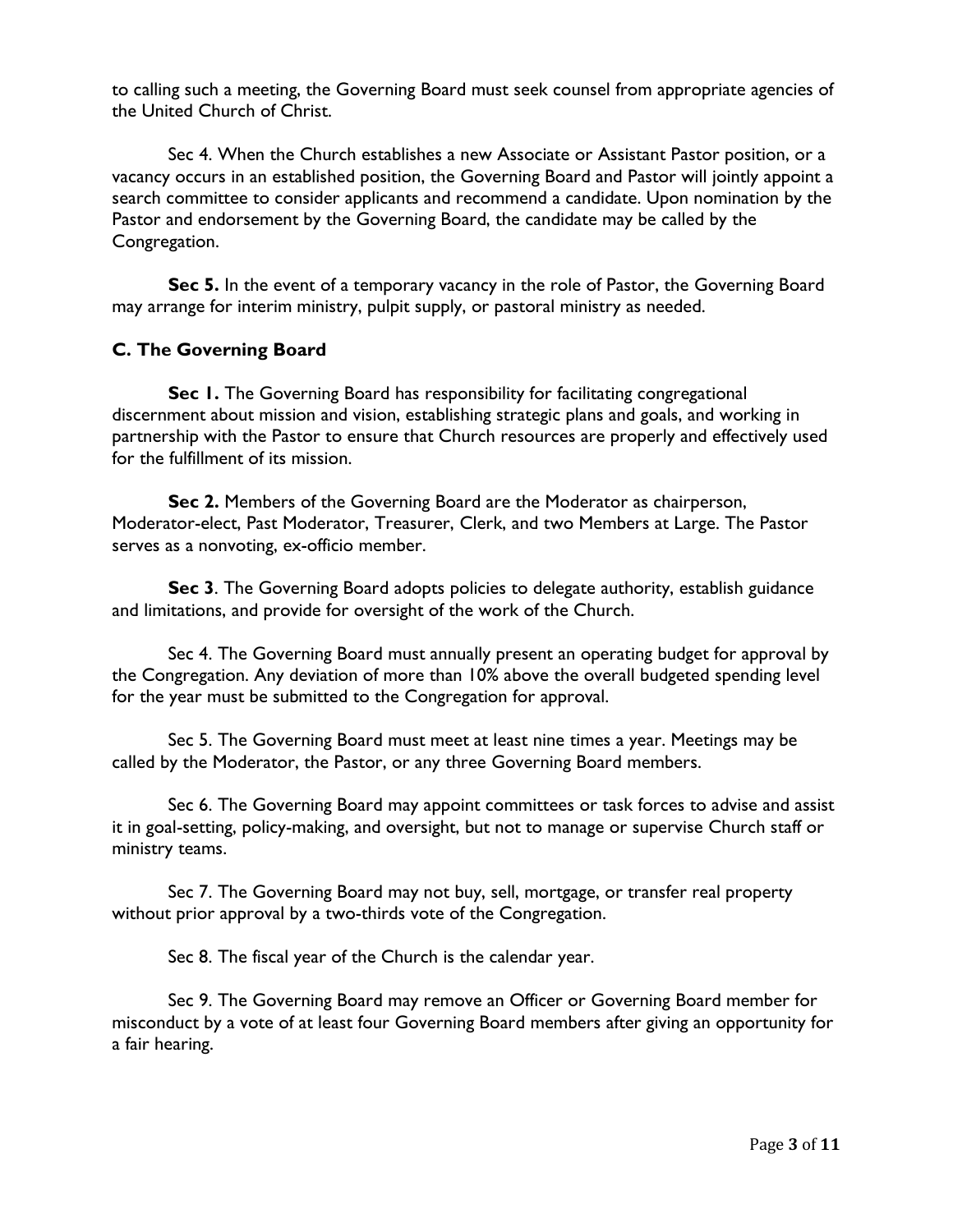### <span id="page-3-0"></span>**D. Officers**

**Sec 1.** Officers of the Church are the Moderator-elect, Moderator, Past Moderator, Clerk, and Treasurer. The Moderator, Clerk, and Treasurer each must present a written report at every Annual Meeting.

Sec 2. The Moderator presides at meetings of the Congregation and Governing Board and serves as a delegate to the Iowa Conference of the United Church of Christ.

Sec 3. The Moderator-elect serves as Moderator when the Moderator is unable to do so, and performs such other duties as the Moderator or Governing Board may assign.

Sec 4. The Past Moderator helps to assure historic continuity and support to the Moderator and Moderator-elect, and performs such other duties as the Moderator or Governing Board may assign.

Sec 5. The Clerk gives notice of all business meetings of the Congregation, keeps an official record of all business conducted at meetings of the Congregation and Governing Board, records the names of all Church members with the times of admission and removal, the names of the baptized of the Church with dates of baptism, presents to the Annual Meeting a full report including a statistical record of the past year, and performs such other duties as the Moderator or Governing Board may assign.

Sec 6. The Treasurer supports fulfillment of the Governing Board's financial oversight responsibilities by working with the staff to ensure that appropriate financial reports are made available to Governing Board members on a timely basis, and performs such other duties as the Moderator or Governing Board may assign. The Treasurer is responsible for directing the annual financial audit or review, and therefore plays no direct role in financial management.

Sec 7. The Governing Board may require officers, staff, and others who act in behalf of the Church to give such bond as it deems necessary for the faithful discharge of their duties.

#### **E. Outreach Ministries Committee**

Sec 1. The Outreach Ministries Committee of Grinnell UCC-C will serve dual roles: Both as a standing committee under the supervision of the Governing Board with regard to financial stewardship of outreach funds, and also as a ministry team under the supervision of the Pastoral Staff with regard to mobilization of human resources.

Sec 2. The Outreach Ministries Committee, in collaboration with the Governing Board and Pastoral Staff, will consist of five to seven members, including a Moderator, Secretary and Treasurer, and two to four at-large positions, each serving two-year terms which can be renewed up to three times in accordance with Elections Bylaws as stated in Article IX, Sec. 4. The Moderator and/or other designated Board Member will be an ex officio member of the Committee and will attend meetings on an as needed basis. The Nominating Committee will assist in the recruitment and continued staffing of the Outreach Ministries Committee.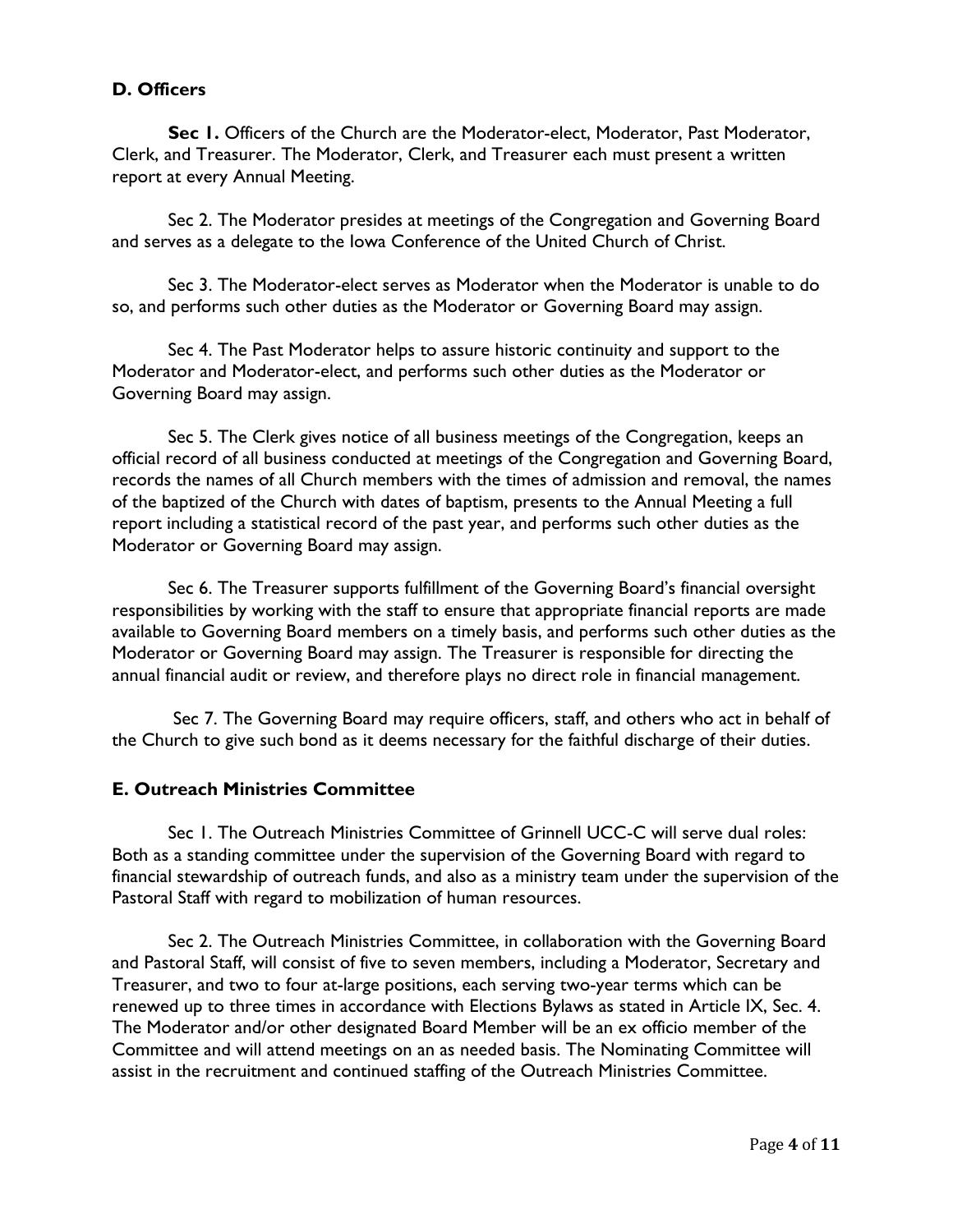Sec 3. The Outreach Ministries Committee will submit a quarterly financial report to the Governing Board reflecting how funds were distributed during the quarter. The Committee will be guided by the mission based aspirational distribution guidelines as outlined in our "Governing Board Policy Book," Section 4.7.

Sec 4. The Outreach Ministries Committee will as needed regularly submit a reflection/report to the Church Administrator for the church newsletter, typically monthly, and will submit and share an annual report with the congregation at the Annual Meeting. This will include reflections on how our activities are in line with our mission and specifically how we have been responsive to our continued commitment to racial, gender, sexual, environmental and economic justice and are proactive and creatively responsive to the needs within our local, denominational and global context.

Sec 5. The Outreach Ministries Committee will typically meet six times a year, with meetings scheduled on a recurring basis and as necessary in collaboration with the Governing Board Moderator and Senior Pastor.

Sec 6. The Outreach Ministry Committee members must comply with the same Conflict of Interest standards as Governing Board Members, as defined in section 1.4.2 of the "Governing Board Policy Book**."** 

### **ARTICLE VI – Endowment Fund**

In order to provide members and friends of the Church with opportunities to extend indefinitely their lifetime stewardship; and in order to offer annual reminders to the Church family that they may support Christian ministries through planned giving; and in order to enlarge the ability of the Church to underwrite the extension of its stated goals, objectives, and purposes, the Church has established the Endowment Fund of United Church of Christ – Congregational, Grinnell, Iowa.

Sec 1. Purpose. The Endowment Fund consists of all funds held by the Church to produce long-term investment income, including all gifts restricted by the donor to the use of income only and funds designated as endowment by the Governing Board.

Sec 2. Gift acceptance. When the Church receives a major gift, the Pastor will bring it to the attention of the Governing Board, which will decide whether to place it into the Endowment. Both donor-restricted and unrestricted gifts may be accepted into the Endowment Fund.

Sec 3. The Endowment is managed by an Endowment Fund Committee of five members of the Congregation, elected by the Congregation to two-year terms. In addition, the Pastor and Moderator serve as non-voting, ex-officio members. At its first meeting after each Annual Meeting, the Endowment Fund Committee elects a chair from among its members. The Endowment Fund Committee must meet at least quarterly.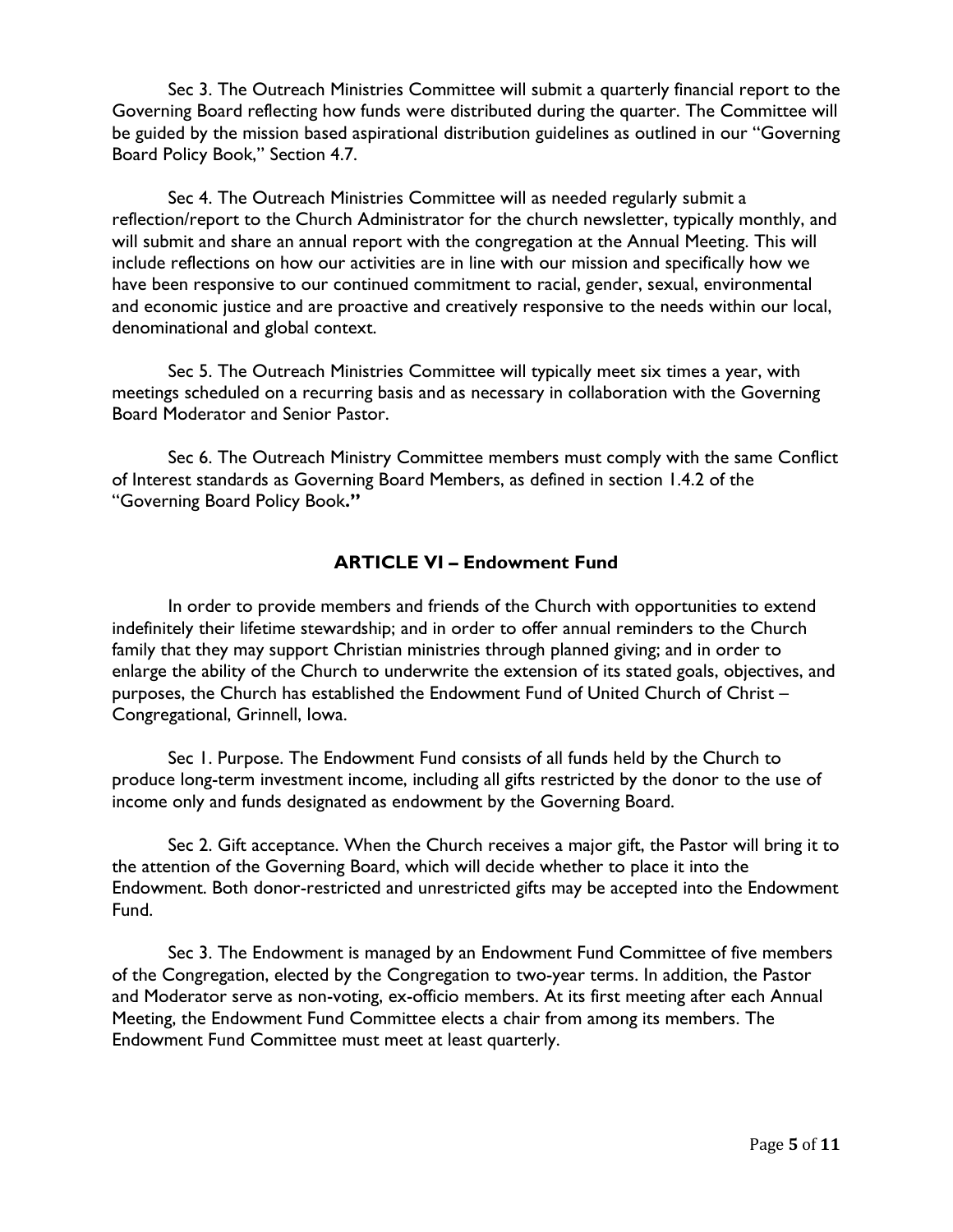Sec 4. The Endowment Fund Committee works under the oversight and direction of the Governing Board, and must present a complete report of the Fund's status and activity to the Congregation at each Annual Meeting.

Sec 5. It is the sense of the Congregation, but not a limitation, that the principal amount of the Fund should be allowed to grow so it will not be diminished by inflation or consumption.

Sec 6. Notwithstanding any other provision of these Bylaws, or of instruments of transfer adding to the Fund, a three-quarters vote of, in order, the Endowment Fund Committee, the Governing Board, and the Congregation are required in order to modify any restriction or condition placed by a donor on the distribution of Funds; said vote of the above entities must find that such restriction or condition has become unnecessary, results in uses contrary to the expressed intent of the transferor, is incapable of fulfillment, is inconsistent with good stewardship, or is contrary to the mission of the Church.

<span id="page-5-0"></span>Sec 7. The Governing Board, upon the recommendation of the Endowment Committee, shall determine a prudent percentage of endowment funds to be spent or transferred to operating funds in any year. It is recognized that a prudent spending policy will take into account the historical and expected total return of Endowment funds including both income and capital gains. Extraordinary spending requests in excess of the spending policy require a two-thirds vote of, in order, the Endowment Fund Committee, the Governing Board, and the Congregation.

### **ARTICLE VII – Affiliated Entities**

#### **A. UCC Community Preschool**

The Grinnell UCC Community Preschool is a wholly-owned subsidiary ministry of the Church. Its purpose is to provide a warm, welcoming, nondenominational environment for young children to learn.

**Sec 1.** The Preschool is managed by a Preschool Board of seven to nine members, with two members elected by the Congregation.

**Sec 2.** The Preschool Board works under the oversight and direction of the Governing Board, and must present a complete report to the Congregation at each Annual Meeting.

#### **B. Grinnell Children's Choir**

The Grinnell Children's Choir is a wholly-owned subsidiary ministry of the Church. Its purpose is to provide a warm, welcoming, nondenominational environment for young children to participate in music education.

Sec 1. The Grinnell Children's Choir is managed by a Grinnell Children's Choir Board of seven to nine members, with two members elected by the Congregation.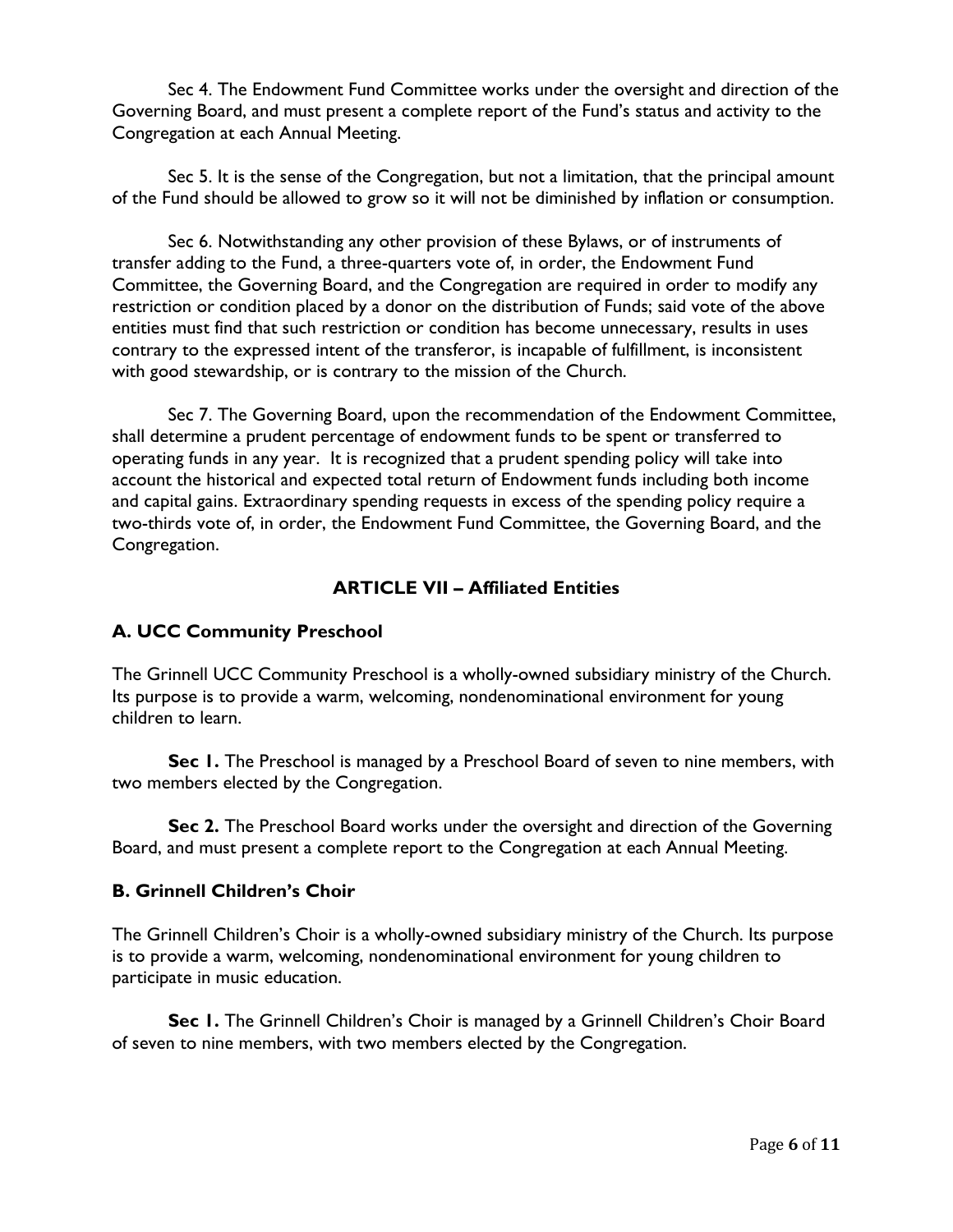<span id="page-6-0"></span>**Sec 2.** The Grinnell Children's Choir Board works under the oversight and direction of the Governing Board, and must present a complete report to the Congregation at each Annual Meeting.

#### **ARTICLE VIII - Meetings**

**Sec 1.** Annual Meeting. The Annual Meeting of the Congregation must take place within the first six weeks of each year. At this meeting, while reports on past activities will be received and recorded, the emphasis will be on planning for the future.

**Sec 2.** Special Meetings. A Special Meeting of the Congregation may be called by the Pastor, by the Governing Board, or by written request of ten members of the Congregation. The call to a Special Meeting must state the nature of the business to be considered, and no other business may be acted upon at the meeting.

Sec 3. Notice of Meetings. Notice of Annual and Special Meetings must be published by the Clerk at least two weeks in advance.

Sec 4. Quorum. At meetings of the Congregation, twenty percent of the members of the Congregation constitute a quorum. At meetings of the Governing Board and its committees, a majority of the voting membership constitutes a quorum. All meetings are open to participation by interested persons except when the body declares itself to be in executive session to consider confidential matters.

Sec 5. Voting. A majority vote is defined as approval by more than half of the members present and voting at a duly called meeting. A two-thirds vote is defined as approval by twothirds or more of the members present and voting at a duly called meeting.

Sec 6. Parliamentary Procedure. All meetings will be conducted according to *Robert's Rules of Order* in its latest revised edition. An appropriate Parliamentarian, appointed by the Moderator, must be present at all meetings of the Congregation.

#### **ARTICLE IX – Elections**

<span id="page-6-1"></span>Sec 1. Each year, a Nominating Committee of three to five members appointed by the Governing Board prepares a slate of nominees that reflects the Church's commitment to intergenerational representation and participation.

Sec 2. The following positions are elected by majority vote at the Annual Meeting:

- The Moderator is elected for a three-year progression: one year as Moderatorelect, one year as Moderator, and one year as Past Moderator.
- The Treasurer is elected to a two-year term.
- The Clerk is elected to a two-year term.
- Governing Board members at large are elected to two-year terms on a schedule to be determined by the Governing Board.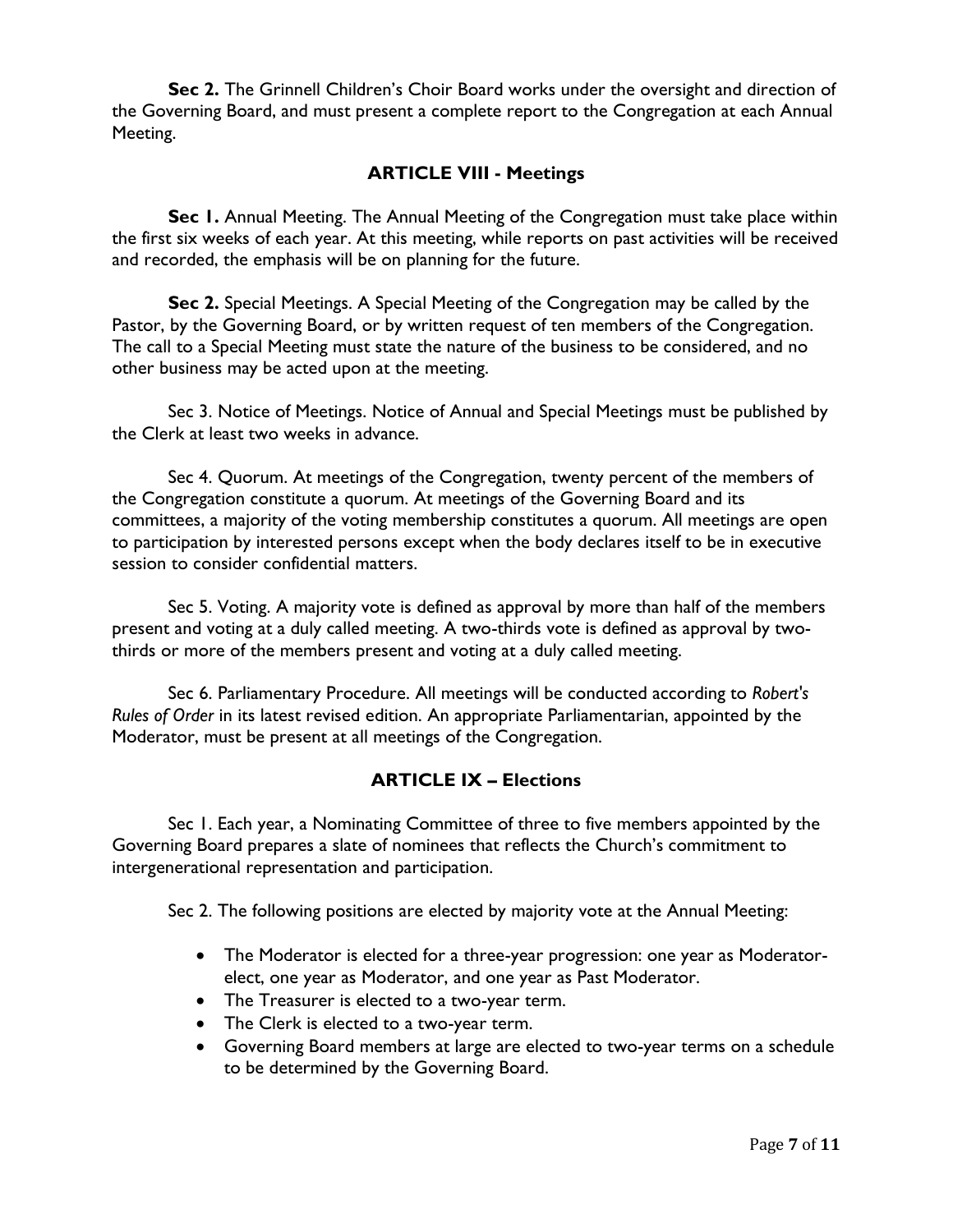- Members of the Endowment Fund Committee are elected to two-year terms on a schedule to be determined by the Governing Board.
- Church members on the Preschool Board and the Grinnell Children's Choir Board are elected to three-year terms on a schedule to be determined by the Governing Board.
- Church members on the Outreach Ministries Committee are elected to twoyear terms on a schedule to be determined by the Governing Board.

Sec 3. The Governing Board may fill vacant positions in any congregationally-elected position until the next Annual Meeting when an election can be held to fill the position for the unexpired portion of the term.

Sec 4. Any person who has held three successive terms in any office becomes ineligible to be re-elected to the same office for one year.

### **ARTICLE X - Amendments**

<span id="page-7-0"></span>These Bylaws may be amended on the recommendation of the Governing Board by publishing the text of the proposed amendment(s) with a call to the Annual or a Special Meeting of the Congregation. Passage of such amendment(s) requires a two-thirds vote of the members present and voting.

At a duly called meeting of the Congregation on January 21, 2018, the following motion was adopted by a two-thirds vote of the members present and voting:

MOTION: To amend the Bylaws of the United Church of Christ – Congregational, Grinnell, Iowa, by replacing the last approved and published edition dated June 27, 2014 with the language set forth above.

The Endowment Fund was established in 1989 by a Resolution of the congregation, which provides special rules for its own amendment. Those rules were followed prior to this Meeting by the approval of a two-thirds vote, in order, of the Endowment Fund Committee, the Church Council (acting in its own capacity and as the Board of Trustees), and now a meeting of the Congregation. Once approved, Article VI of the Bylaws supersedes the Resolution and may be amended by the process set forth in Article X.

\_\_\_\_\_\_\_\_\_\_\_\_\_\_\_\_\_\_\_\_\_\_\_\_\_\_\_\_\_\_\_\_\_\_\_\_\_\_\_\_\_\_\_\_\_\_\_\_\_\_\_\_\_\_\_\_\_\_\_\_\_\_\_\_\_\_\_\_\_\_

At a duly called meeting of the Congregation on January 24, 2021, the following amendments to the Bylaws were adopted by a two-thirds vote of the members present and voting: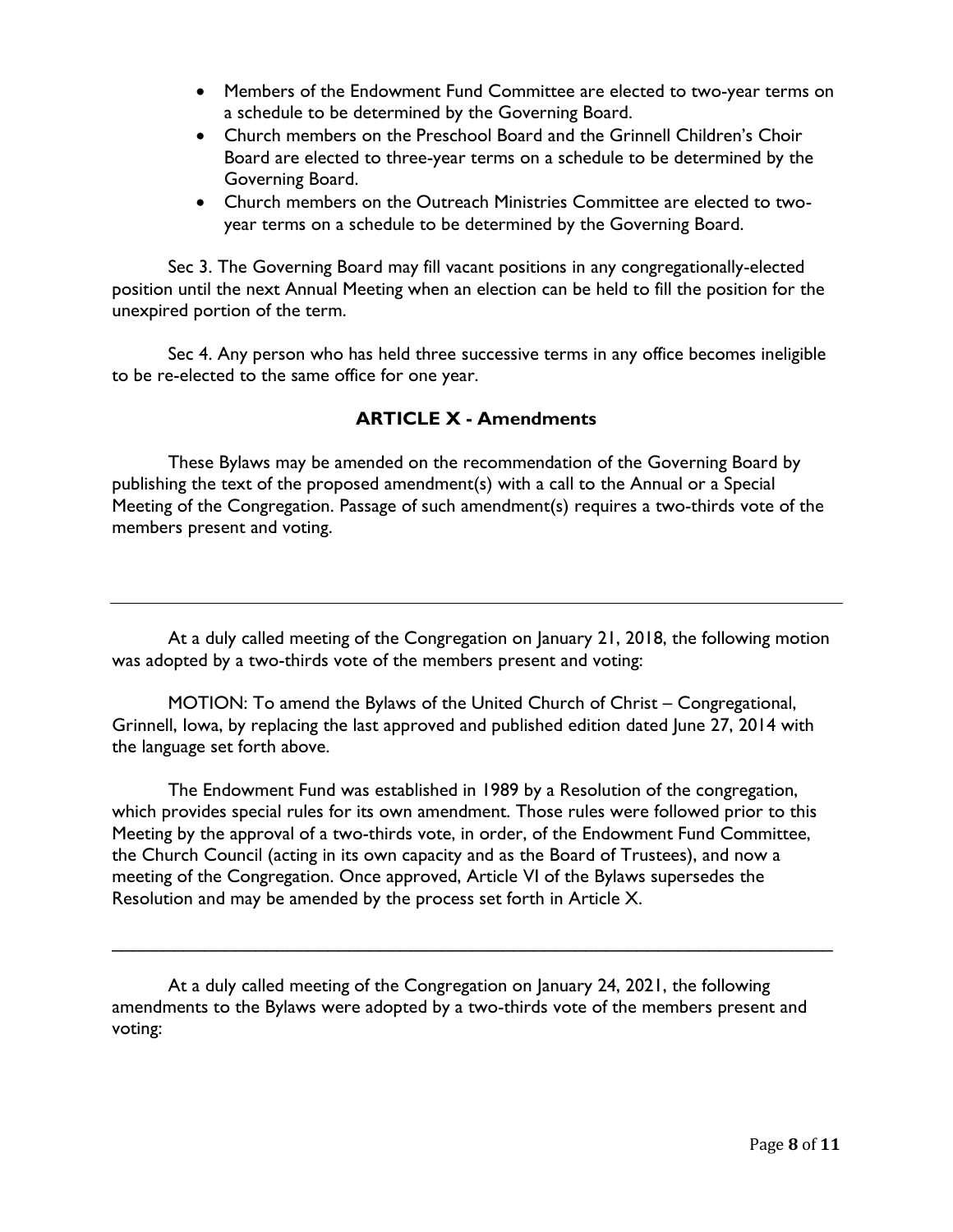### **Amendment #1 - Proposed Grinnell UCC Bylaws Amendment to Article VII:**

- Purpose To change Article VII from the heading "ARTICLE VII PRESCHOOL" to the heading "ARTICLE VII – AFFILIATED ENTITIES" and for this ARTICLE VII to now include both of our Affiliated Entities - the UCC Community Preschool & the Children's Choir.
- Proposed new wording for ARTICLE VII in the Bylaws:

### *ARTICLE VII – AFFILIATED ENTITIES*

#### *A. UCC Community Preschool*

*The Grinnell UCC Community Preschool is a wholly-owned subsidiary ministry of the Church. Its purpose is to provide a warm, welcoming, nondenominational environment for young children to learn.*

*Sec 1. The Preschool is managed by a Preschool Board of seven to nine members, with two members elected by the Congregation.*

*Sec 2. The Preschool Board works under the oversight and direction of the Governing Board, and must present a complete report to the Congregation at each Annual Meeting.*

#### *B. Grinnell Children's Choir*

*The Grinnell Children's Choir is a wholly-owned subsidiary ministry of the Church. Its purpose is to provide a warm, welcoming, nondenominational environment for young children to participate in music education.*

*Sec 1. The Grinnell Children's Choir is managed by a Grinnell Children's Choir Board of seven to nine members, with two members elected by the Congregation.*

*Sec 2. The Grinnell Children's Choir Board works under the oversight and direction of the Governing Board, and must present a complete report to the Congregation at each Annual Meeting.*

#### **Amendment #2 - Proposed Grinnell UCC Bylaws Amendment to ARTICLE – IX ELECTIONS regarding election of Grinnell UCC members to the Grinnell Children's Choir Board:**

- Purpose To add the words "and Grinnell's Children Choir" to the last dot under Section 2 of Article IX Elections to clarify that the Grinnell UCC members of the Children's Choir Board are elected in the same manner and with the same terms as are the members of the UCC Preschool Board.
- Proposed new wording for ARTICLE IX, Section 2. Final paragraph (final Dot) under Section 2 in the Bylaws, the words in RED are the new additions to this section:

# *ARTICLE IX - ELECTIONS*

*Sec 2.*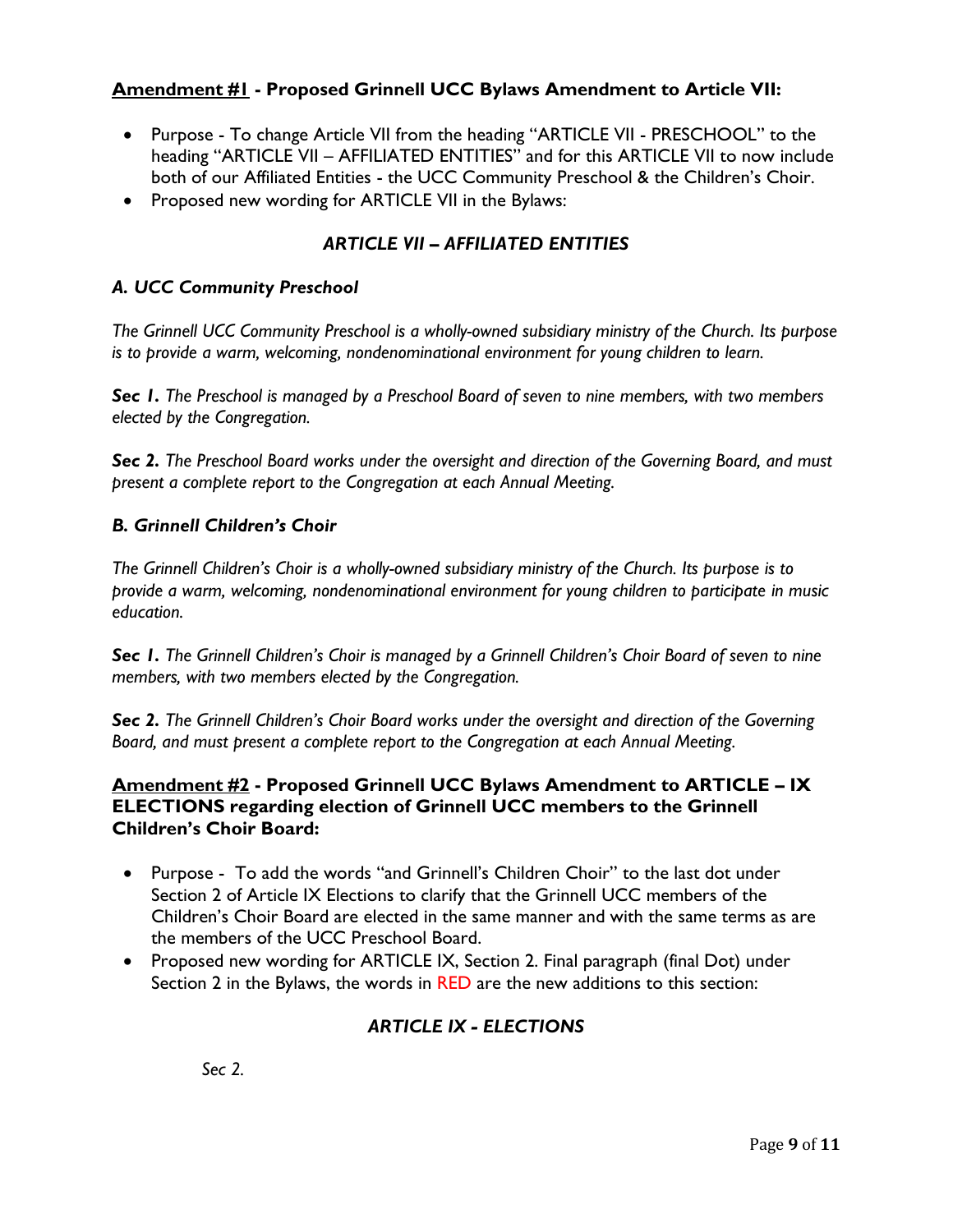• *Church members on the Preschool Board and the Grinnell Children's Choir Board are elected to three-year terms on a schedule to be determined by the Governing Board.*

### **Amendment #3 - Proposed Grinnell UCC Bylaws Amendment to ARTICLE – IX ELECTIONS regarding election of members of the Outreach Ministries Committee:**

- Purpose To add a paragraph (a new Dot) under Section 2 of Article IX to clarify the terms of the members of the Outreach Ministries Committee.
- Proposed new wording for ARTICLE IX, Section 2. Final paragraph (final Dot) added under the amended paragraph of Amendment #2:

### *Article IX – Elections – Final Paragraph to be Added*

• *Church members on the Outreach Ministries Committee are elected to two-year terms on a schedule to be determined by the Governing Board.*

### **Amendment #4 - Proposed Grinnell UCC Bylaws Amendment to ARTICLE V regarding organizing principles of the Outreach Ministries Committee:**

- Purpose To add a new section "E." under Article V to establish the organizing principles of the Outreach Ministries Committee.
- Proposed new wording for ARTICLE V, Section "E". All to be added as Section E after Section D in ARTICLE V.

# *ARTICLE V - ORGANIZATION*

### *E. Outreach Ministries Committee*

*Sec 1. The Outreach Ministries Committee of Grinnell UCC-C will serve dual roles: Both as a standing committee under the supervision of the Governing Board with regard to financial stewardship of outreach funds, and also as a ministry team under the supervision of the Pastoral Staff with regard to mobilization of human resources.*

*Sec 2. The Outreach Ministries Committee, in collaboration with the Governing Board and Pastoral Staff, will consist of five to seven members, including a Moderator, Secretary and Treasurer, and two to four at-large positions, each serving two-year terms which can be renewed up to three times in accordance with Elections Bylaws as stated in Article IX, Sec. 4. The Moderator and/or other designated Board Member will be an ex officio member of the Committee and will attend meetings on an as needed basis. The Nominating Committee will assist in the recruitment and continued staffing of the Outreach Ministries Committee.*

*Sec 3. The Outreach Ministries Committee will submit a quarterly financial report to the Governing Board reflecting how funds were distributed during the quarter. The Committee will be guided by the mission based aspirational distribution guidelines as outlined in our "Governing Board Policy Book," Section 4.7.*